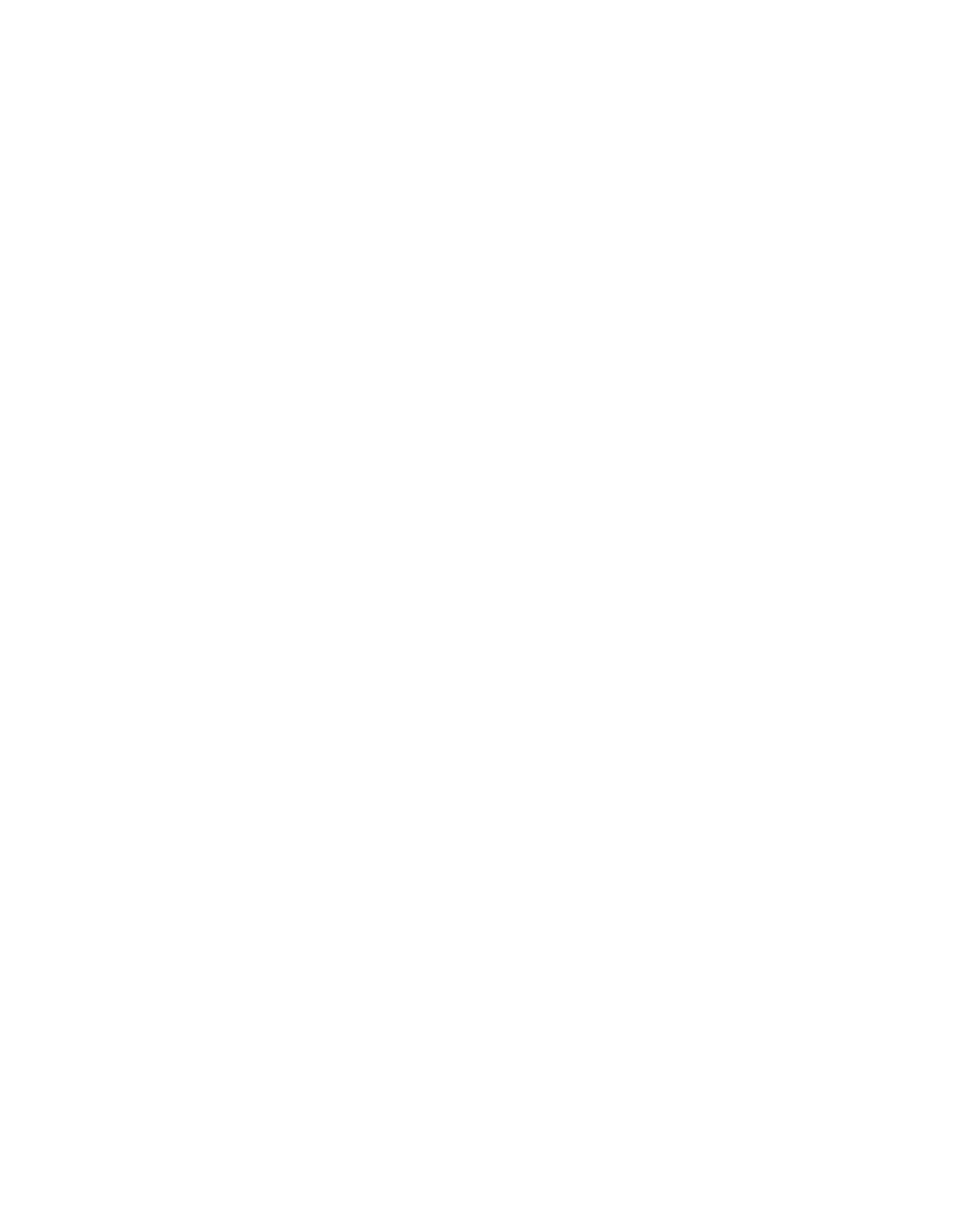# **REPORT HIGHLIGHTS**

- During 2018, biodiesel purchased by state agencies under the state fuel contracts totaled almost 1.2 million gallons. This is the sixth year in a row that state agency biodiesel purchases topped 1 million gallons.
- Washington State Ferries (WSF) is the largest state agency consumer of diesel fuel. WSF purchased 843,467 gallons of biodiesel during 2018, which is almost 39,000 gallons less than purchased in 2017. The decrease in consumption was due in part to active efforts to decrease fuel consumption and to vessel breakdowns, which resulted in smaller vessels being used or reduced service. WSF averaged 4.5 percent biodiesel in 2018, down from 4.7 percent in 2017. B5, which contains 5 percent biodiesel, is the standard fuel for the fleet.
- Beyond WSF operations, other departments in the Washington State Department of Transportation (WSDOT) were the state's second largest purchaser of diesel fuel. WSDOT purchased 333,700 gallons of pure biodiesel (B100) during 2018, down at least 30,000 gallons from the amounts purchased in 2015, 2016, and 2017. Biodiesel made up 19 percent of total diesel fuel purchased in Western Washington and 11 percent in Eastern Washington. Statewide, WSDOT averaged 15 percent biodiesel, up 0.50 percent from 2017. Eleven WSDOT sites do not receive any biodiesel due to cold winter temperatures and low fuel turnover. These sites accounted for 168,000 gallons of the diesel delivered during 2018.
- Other agencies and higher education institutions accounted for bulk purchases of roughly 12,000 gallons.

# **BACKGROUND**

This report covers January 1 through December 31, 2018, and focuses on bulk fuel purchased through state fuel delivery contracts to operate diesel-powered vessels, vehicles, and equipment. The term "biodiesel" means pure biodiesel (B100) unless clearly indicated otherwise. Biodiesel blends are specified by the capital letter "B" followed by a value representing the volume percentage of biodiesel, such as B5 and B20. Therefore, B5 contains 5 percent biodiesel and 95 percent diesel. In tables and charts, biodiesel is expressed in B100 gallons.

As a part of the state's efforts to reduce its dependence on foreign oil, reduce emissions, and stimulate local production and use of biodiesel, state law has mandated that state agencies use biodiesel-blended fuels to operate diesel-powered vessels, vehicles, and construction equipment since 2009. Under current law, WSF is to use a minimum of B5 in all vessels as long as the price does not exceed the price of petroleum diesel by 5 percent. All other state agencies are to use a minimum of B20 to operate diesel vessels, vehicles, and construction equipment (see [RCW 43.19.642](http://app.leg.wa.gov/rcw/default.aspx?cite=43.19.642) and WAC [194-28\)](http://app.leg.wa.gov/wac/default.aspx?cite=194-28&full=true).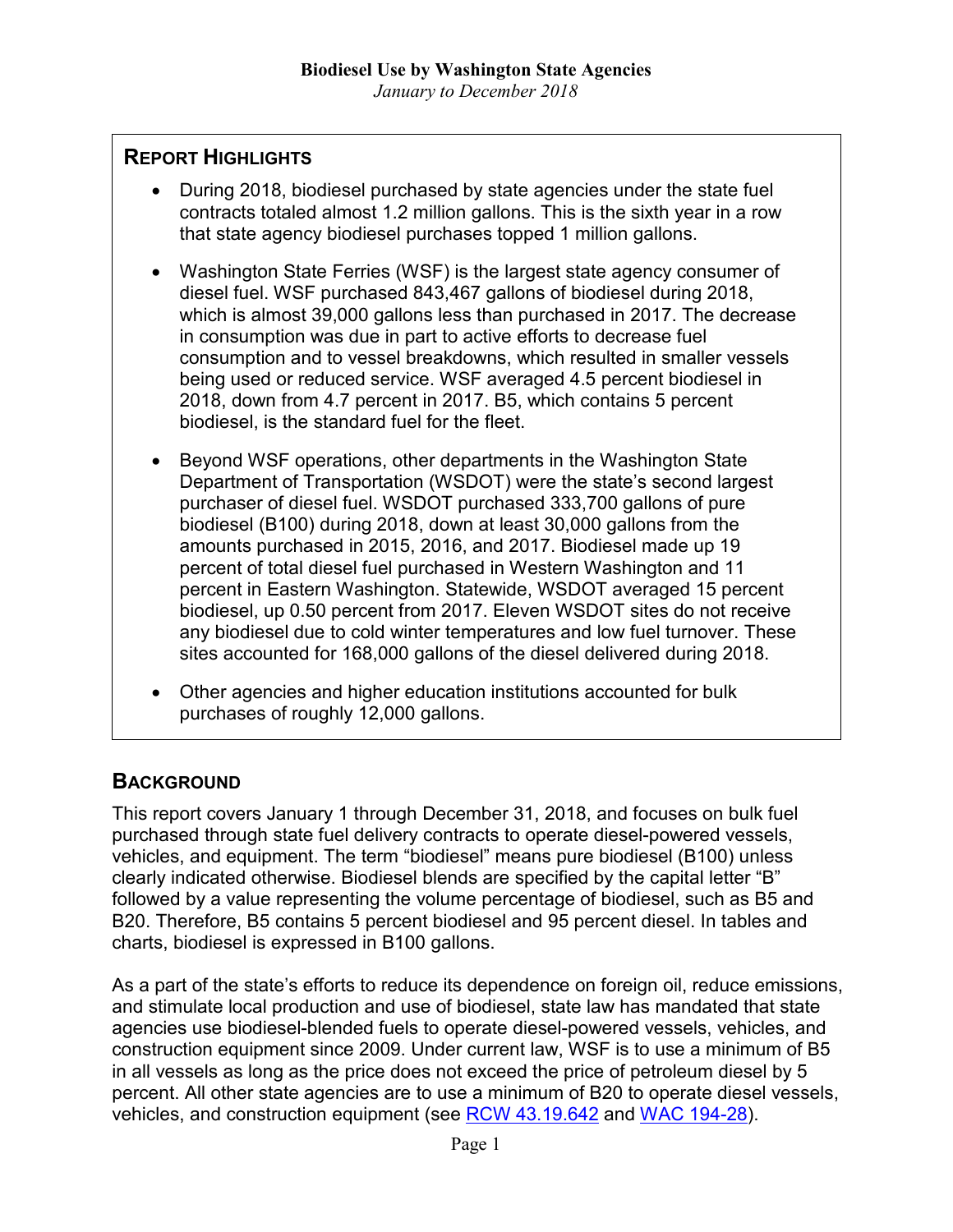State law [\(RCW 43.19.646\)](http://app.leg.wa.gov/rcw/default.aspx?cite=43.19.646) requires the Department of Enterprise Services (DES) to compile and analyze the use of biodiesel fuel by state agencies and report its findings and recommendations to the Governor and Legislature in an electronic format. For nine years, these reports were required every six months. In 2016, the Legislature amended [RCW 43.19.642](http://app.leg.wa.gov/rcw/default.aspx?cite=43.19.642) changing the frequency of the report to be an annual requirement. DES collaborates with key state agency stakeholders to prepare the report.

# **STATE BIODIESEL PURCHASES**

State agencies are required to purchase bulk fuel through the state fuel contracts that cover gasoline, heating oil, and diesel fuel (including biodiesel). Many higher education institutions, cities, counties, school districts, and transit systems also use the contracts.

In 2018, state agencies and higher education institutions purchased 21.5 million gallons of diesel fuel through state fuel contracts, including about 1.2 million gallons of biodiesel. Since the biodiesel use requirements were enacted, state agency purchases have increased significantly. They topped 1 million gallons for the sixth year in a row in 2018.

As the largest consumer of diesel fuel among state agencies, WSDOT accounted for 98 percent of the diesel fuel and 99 percent of the biodiesel purchased during 2018. Of those purchases, WSF alone accounted for 87 percent of the diesel and 71 percent of the biodiesel. Other purchases made by state agencies for diesel-powered vehicles and equipment made up 2 percent of total diesel fuel purchased and 1 percent of the biodiesel purchased under state contracts.



# **WASHINGTON STATE FERRIES (WSF) BIODIESEL USE**

• WSF purchased 843,467 gallons of biodiesel during 2018. This is a 4.4 percent decrease from the 882,214 gallons purchased during 2017. Total fuel purchased during the period decreased about 1.1 percent, due in part to vessel breakdowns and active WSF efforts to reduce fuel consumption. Overall, WSF purchases averaged 4.5 percent biodiesel for 2018, down from 4.7 percent for 2017.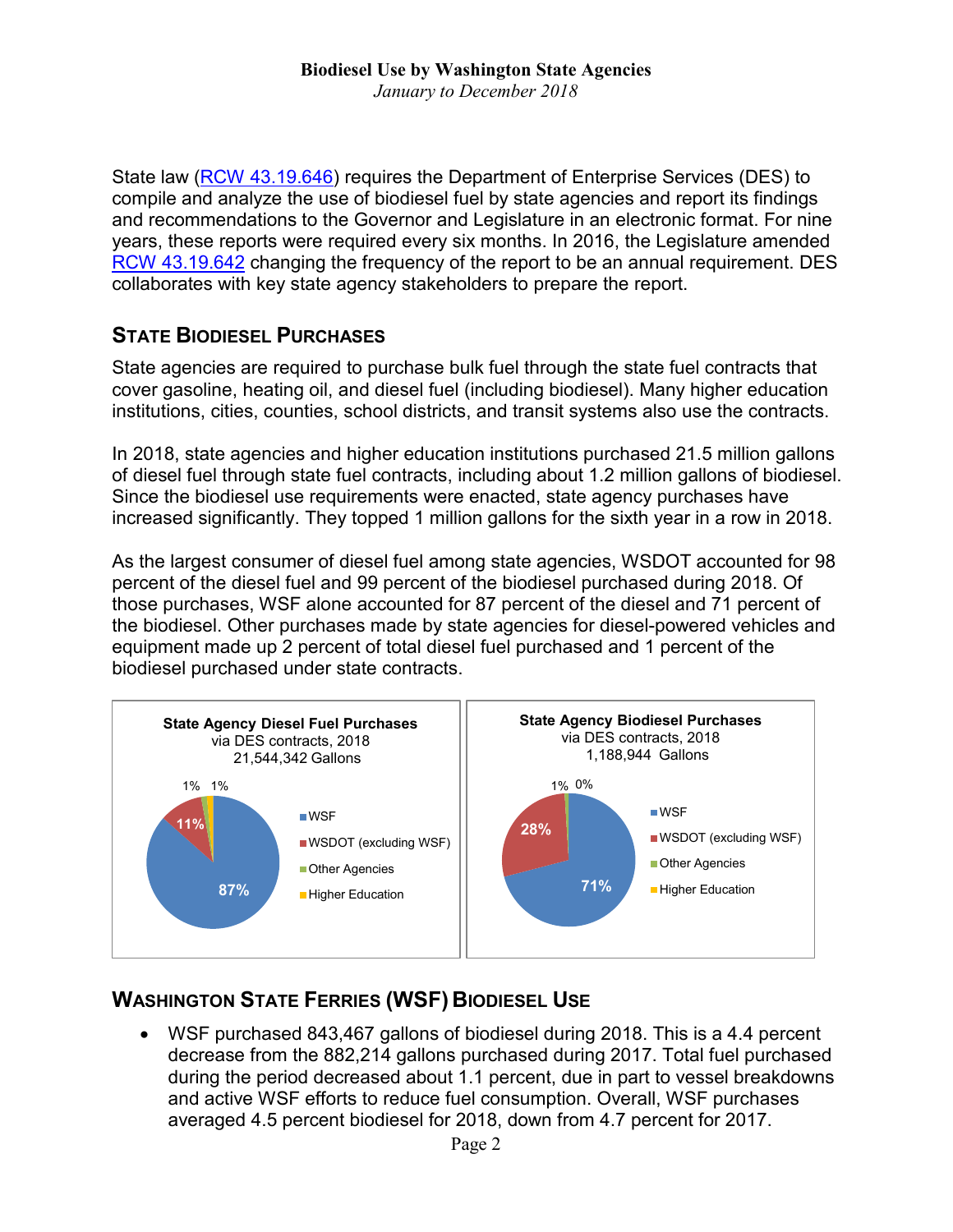| Year | <b>Diesel Gallons</b> | <b>Biodiesel Gallons</b> | <b>Total Gallons</b> | <b>Biodiesel %</b> |
|------|-----------------------|--------------------------|----------------------|--------------------|
| 2018 | 17,806,078            | 843.467                  | 18,649,545           | 4.5%               |
| 2017 | 17,976,949            | 882,214                  | 18,859,163           | 4.7%               |
| 2016 | 17,799,290            | 807,807                  | 18,607,097           | 4.3%               |
| 2015 | 16,687,482            | 691,580                  | 17,379,062           | 4.0%               |
| 2014 | 16,480,334            | 715,653                  | 17,195,987           | 4.2%               |
| 2013 | 16,701,761            | 687,741                  | 17,389,502           | 4.0%               |
| 2012 | 16,749,738            | 485,537                  | 17,235,275           | 2.8%               |
| 2011 | 17,107,676            | 468,837                  | 17,576,513           | 2.7%               |
| 2010 | 16,915,217            | 221,421                  | 17,136,638           | 1.3%               |
| 2009 | 16,733,093            | 101,939                  | 16,835,032           | 0.6%               |

• WSF's progress using biodiesel has occurred in stages, corresponding with the **Washington State Ferries Biodiesel Use: 2009 to 2018**

availability of in-line blended B5 fuel. WSF began using B5 for vessels fueled by truck from the Harbor Island truck facility in Seattle in 2009. Vessels fueled by truck from Anacortes began using B5 in 2011. Installation of infrastructure for in-line blending at the Seattle Harbor Island dock facility was completed in early 2013.

- During 2018, all delivery locations received B5 fuel, with 9 of the 11 locations averaging at least 4.1 percent biodiesel. Notably, fuel at the Seattle Dock Facility, which accounted for over 39 percent of all fuel delivered during this period, averaged 5.1 percent biodiesel, while fuel deliveries to Anacortes and Friday Harbor averaged 2.1 and 3.8 percent biodiesel, respectively.
- Through mid-December 2018, WSF used Seattle as a reference city for B5 prices. On average, the price of Seattle B5 during this period exceeded diesel by 1.3 percent. Following the execution of a new contract on December 14, 2018, WSF now uses Portland, Oregon as a reference city for B5 prices. For the remainder of 2018, the price of Portland B5 was, on average, lower than diesel by 2.3 percent.
- WSF completed a one-year pilot program to assess the impact of B10 on vessel equipment, performance, and maintenance requirements. WSF used one of its largest vessels, the M/V Tacoma, and the test resulted in no negative impacts to the vessel.

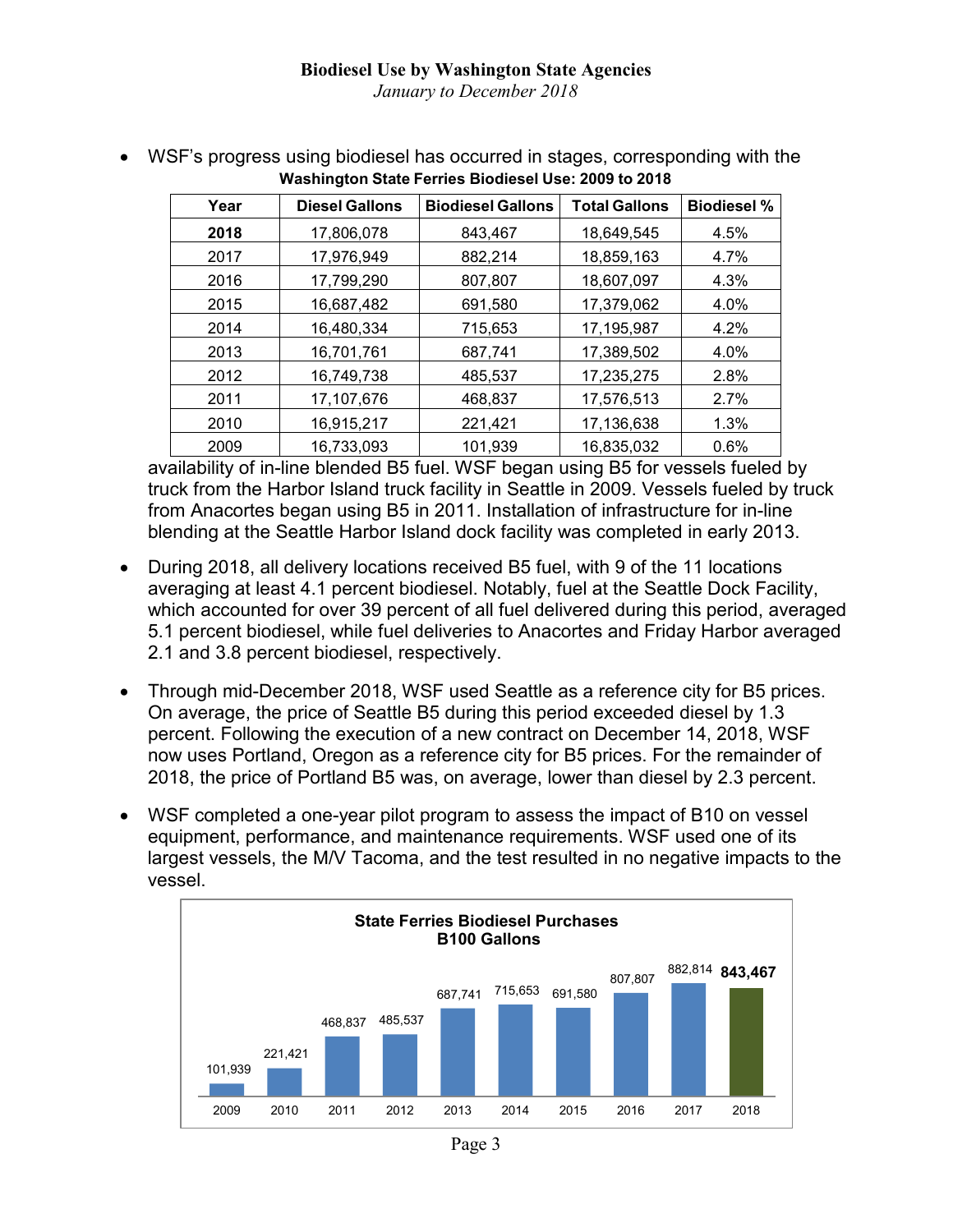• WSF reported no biodiesel-related quality or performance issues during the period.

## **LAND SECTOR USE**

State agency purchases of biodiesel for use in vehicles and equipment totaled 346,000 gallons in 2018, about 15,000 gallons less than what was purchased the previous year. Overall, state agency biodiesel purchases averaged 12 percent of total diesel fuel purchased under the state fuel contract.

In the land sector, WSDOT is the largest single purchaser of diesel fuel. In 2018, WSDOT purchased 2.3 million gallons of diesel fuel, accounting for 11 percent of all diesel fuel and 28 percent of all biodiesel purchased by state agencies under the state fuel contract.

WSDOT maintains a comprehensive statewide network of fueling stations that serves the majority of the state's diesel-powered vehicles and equipment. Of the 14 other agencies purchasing diesel fuel under the state contract, only four purchased more than 30,000 gallons of bulk fuel during the period – the departments of Corrections, Natural Resources, Fish and Wildlife, and Social and Health Services.

Among the 11 higher education institutions purchasing diesel fuel off the state contract, Washington State University was the largest purchaser, accounting for 56 percent of the fuel purchased for diesel-powered vehicles and equipment. Biodiesel was not purchased by any higher education institution.

| <b>Agency</b>           | <b>Diesel Gallons</b> | <b>Biodiesel Gallons</b> | <b>Total Gallons</b> | <b>Biodiesel %</b> |
|-------------------------|-----------------------|--------------------------|----------------------|--------------------|
| <b>WSDOT</b>            | 1,936,677             | 333,700                  | 2,270,377            | 14.7%              |
| <b>Other Agencies</b>   | 280,863               | 11.777                   | 292.640              | 4.0%               |
| <b>Higher Education</b> | 320,080               |                          | 320,080              | 0.0%               |
| Total                   | 2,537,620             | 345,477                  | 2,883,097            | 12.0%              |

On a percentage basis, the biodiesel content of diesel fuel purchased by state agencies for use in vehicles and equipment has averaged above 10 percent for the last seven years. Prior to 2011, a lack of availability in Eastern Washington limited efforts to use biodiesel fuels.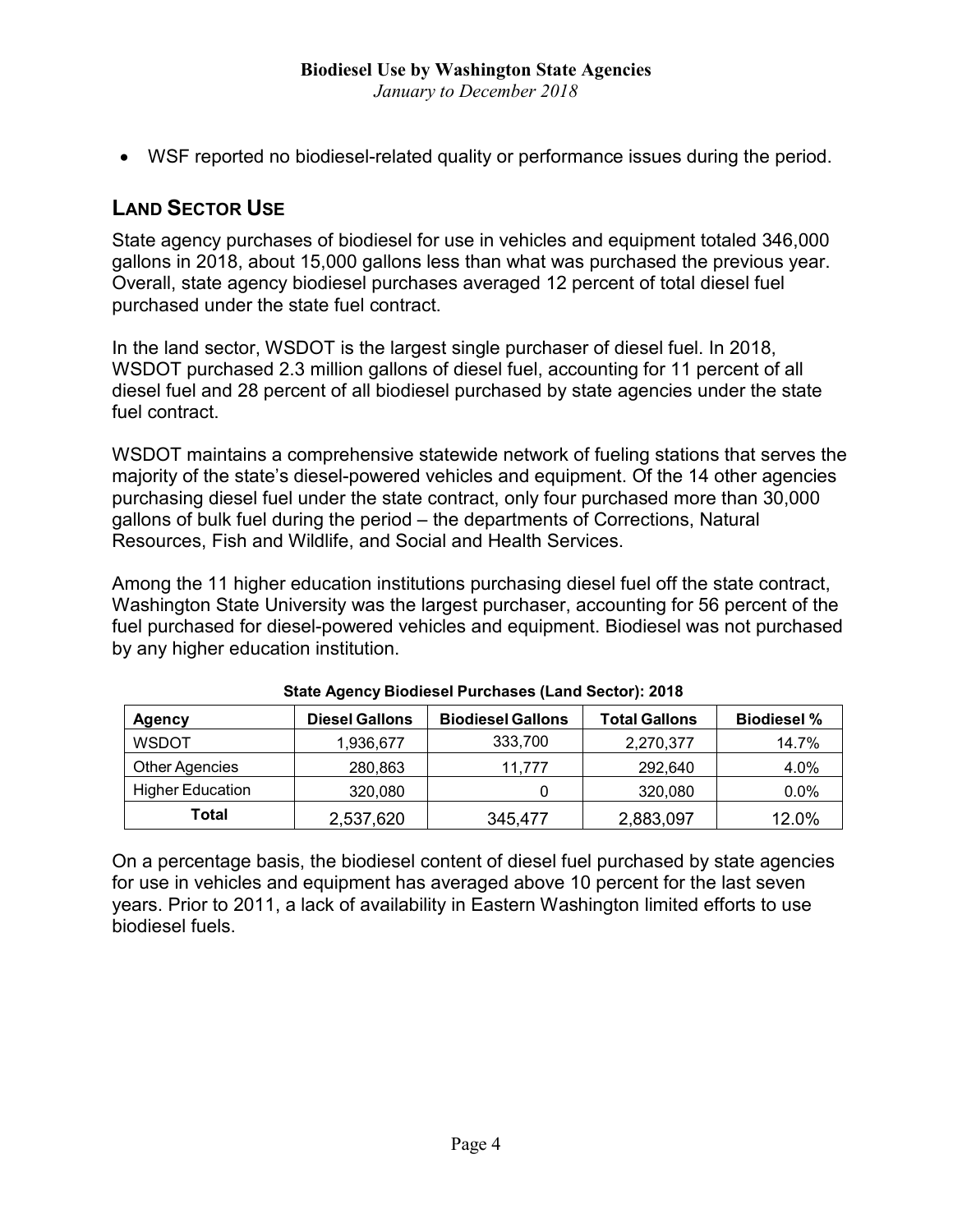*January to December 2018*



# **DETAILS ON WSDOT PURCHASES AND USE**

- The drop in WSDOT biodiesel purchases during 2018 is due to availability of biodiesel from vendors, primarily in eastern Washington. Overall, WSDOT's total biodiesel purchases in 2018 were down 8 percent, while total fuel purchased was down 12 percent from 2017. As a result, biodiesel compared to the total diesel volume was up slightly, rising from 14.2 percent to 14.7 percent.
	- WSDOT had 41 fuel sites with biodiesel fuel available in Western Washington. About 85 percent of the deliveries to these sites were B20, 1 percent were blends of B20 to B25, 1 percent were B15, and the remainder primarily B10. Vendors experienced availability and delivery issues – delivering diesel only instead of the ordered biodiesel blend on four dates impacting three sites.
	- WSDOT had 53 fuel sites with biodiesel fuel available in Eastern Washington. About 32 percent of the deliveries to these sites were B20, 2 percent were between B10 and B20, 20 percent were B10, 36 percent were less than B10, less than 1 percent were greater than B20, and 10 percent were diesel only deliveries. Vendors experienced availability and dispatching issues with half of the diesel only deliveries and delivered diesel instead of the ordered biodiesel blend. Other diesel only deliveries were made during the fall when the WSDOT fuel sites were transitioning to colder weather blends. Total biodiesel purchases for Eastern Washington sites dropped 6 percent as compared to 2017.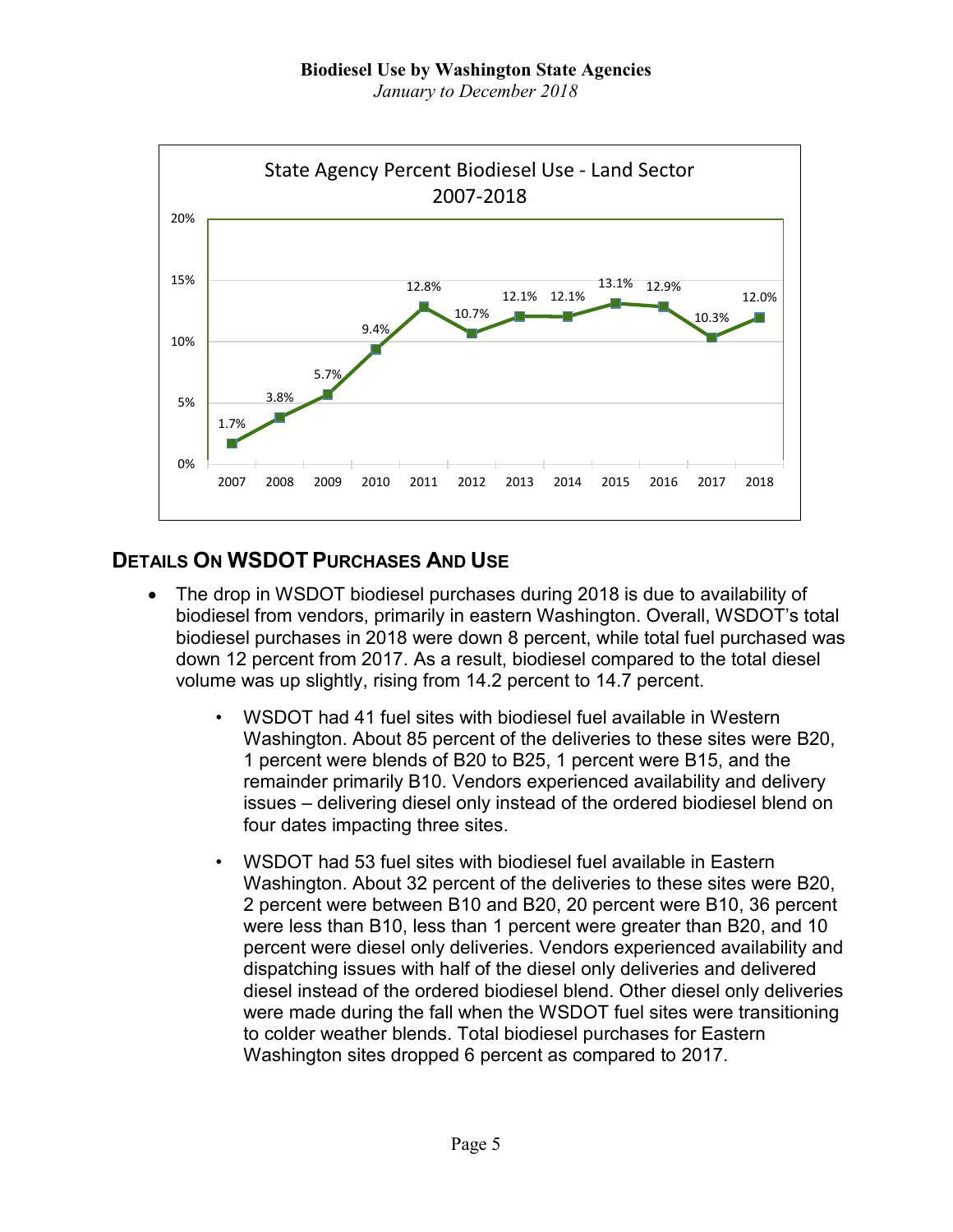#### **Biodiesel Use by Washington State Agencies** *January to December 2018*

| <b>WSDOT Biodiesel Purchases by Region: 2018</b> |                       |                          |                      |                    |  |  |
|--------------------------------------------------|-----------------------|--------------------------|----------------------|--------------------|--|--|
| <b>Region</b>                                    | <b>Diesel Gallons</b> | <b>Biodiesel Gallons</b> | <b>Total Gallons</b> | <b>Biodiesel %</b> |  |  |
| Westside                                         | 828,131               | 190,817                  | 1,018,948            | 18.7%              |  |  |
| Eastside                                         | 1,108,546             | 142,883                  | 1,251,429            | 11.4%              |  |  |
| <b>Statewide Total</b>                           | 1,936,677             | 333,700                  | 2,270,377            | 14.7%              |  |  |

*Note: Excludes 11 sites with no biodiesel delivery.*

- After a review of EPA regulations, May 2012 published guidance, and biodieselhandling guidelines on materials compatibility, the department determined that its diesel fuel tanks must be replaced to meet certification requirements to store biodiesel blends above B20.
- WSDOT's experience with biodiesel fuels and testing of biodiesel blends up to B90 has demonstrated the importance of: (1) managing biodiesel concentration based on climate and conditions; and (2) limiting biodiesel at sites with low fuel turnover. Currently, WSDOT has 11 sites that are not feasible for biodiesel use because they are in areas that experience cold winter temperatures and have low fuel turn-over (no fuel use for periods of four to six months or longer).
- WSDOT continued to employ best practices for using biodiesel. Operational issues included: (1) replacing fuel dispenser filters at twice the previous rate; (2) using a more porous filter to minimize filter failure; and (3) cleaning tanks at a higher frequency. WSDOT continues to experience higher rates of fuel injector and filter failure, which may be attributable to biodiesel use.

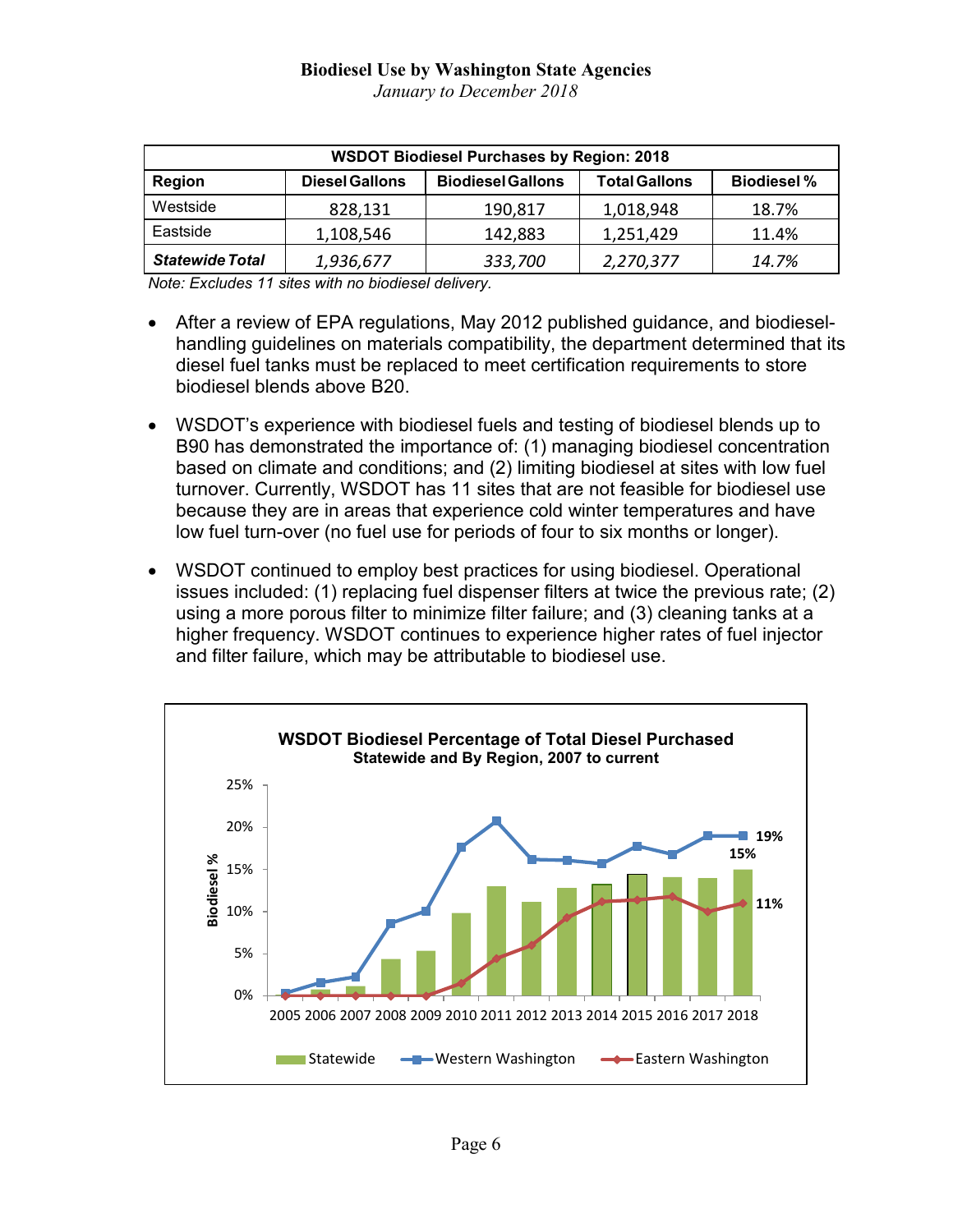WSDOT biodiesel purchases have averaged above 15 percent for seven years in Western Washington and topped 10 percent for the past five years in Eastern Washington. Before 2011 and again in 2018, the lack of biodiesel availability from contractors serving Eastern Washington limited WSDOT's efforts to use biodiesel fuels in that region.

## **FUEL QUALITY**

The Washington State Department of Agriculture (WSDA) monitors the quality of diesel and biodiesel used by state agencies as part of the state's Motor Fuel Quality Program. During 2018, WSDA submitted 112 diesel and biodiesel blend fuel samples to a contracted laboratory to test compliance with ASTM (formerly known as American Society for Testing and Materials) quality standards. Samples were obtained from fuel terminals, retail outlets, and state and local government fueling sites. They included 88 diesel samples, 22 B20 samples, and 2 B99 samples. The diesel samples included 36 samples from pumps with the added label "may contain up to 5 percent biodiesel." Eleven of these samples contained biodiesel. In addition to dispenser testing, terminal samples were taken including, 13 diesel and 6 B99 samples.

Test results continued to show problems with diesel fuel meeting flash point specifications. Of the 14 samples that did not meet ASTM specifications, 12 samples (86 percent) failed to meet flash point specifications. Flash point failures do not affect engine performance but can be an indicator of contamination. These failures are often caused by contamination with small amounts of gasoline usually attributed to the tank management of transport trucks or design flaws with underground storage tank systems. WSDA issued 14 notices of correction for selling diesel fuel that did not meet specifications. All B20 and B99 fuel samples met ASTM specifications. All terminal testing results passed.

Overall, WSDA did not identify any significant quality issues with biodiesel fuels during this reporting period. WSDA reported that it is harder and harder for its inspectors to find retail stations offering fuels with more than 5 percent biodiesel.

## **STATE CONTRACTING**

DES has three Master Contracts that provide multiple types of fuel products and are utilized by numerous purchasers across the state. The following is a list of the Master Contracts including unique provisions of each contract:

- **Bulk Fuel (#00311)** provides bulk fuel and will-call fuel deliveries for products such as gasoline, diesel (clear and dyed), and biodiesel
	- There are five (5) Contractors awarded for eight regions across the state. The Contractors are Associated Petroleum Products (APP), RE Powell, PetroCard, Wilcox & Flagel and Coleman Oil.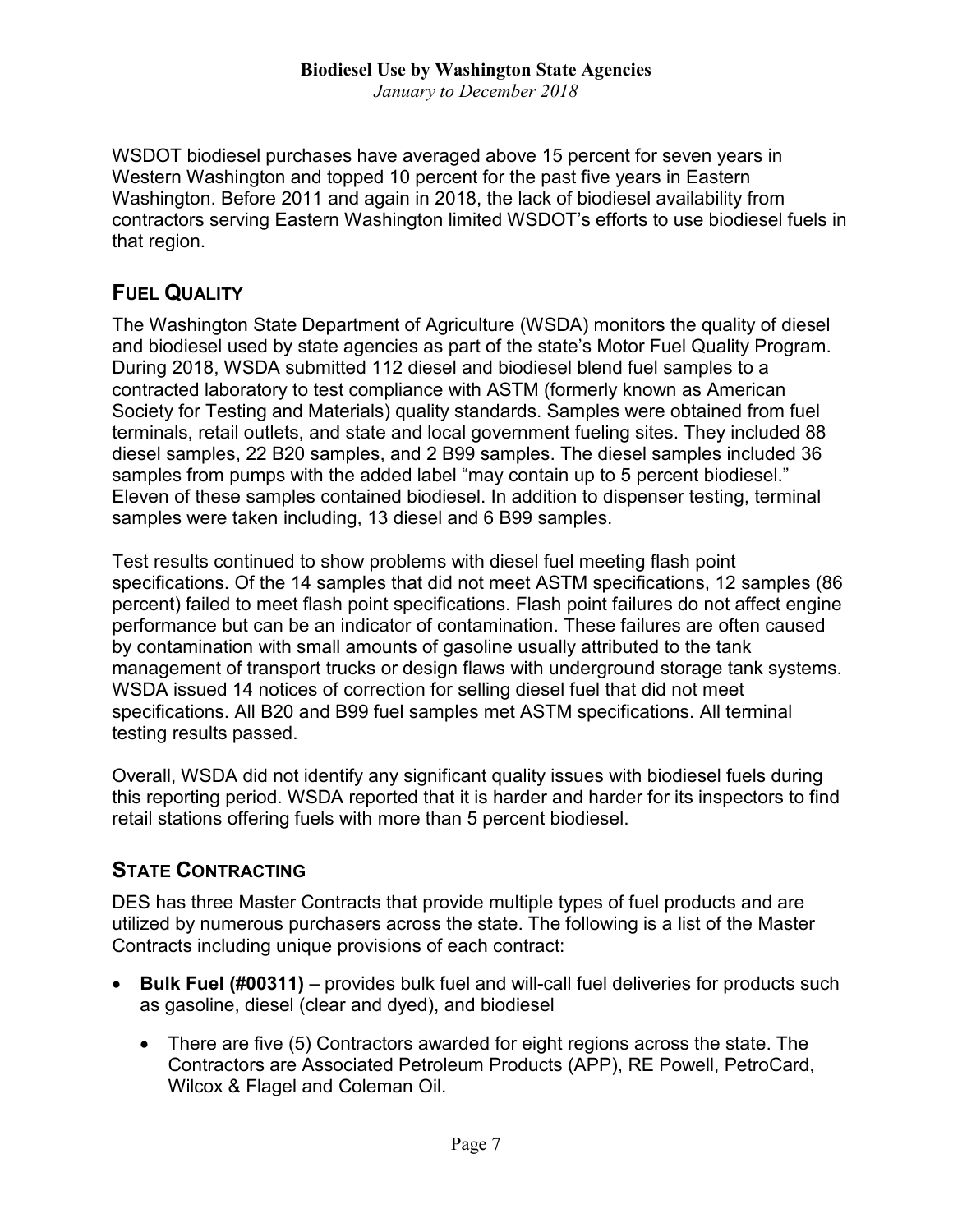- The current term ends on May 20, 2021
- Biodiesel provisions include:
	- Made from any feedstock so long as it meets ASTM specifications
	- Contractors must provide state agencies with biodiesel that is at least 51 percent from in-state sources
- In 2016, purchasers were interested in the availability of renewable diesel and sought changes in the contract that would address emergencies and lower administrative transaction costs. Based on this need, DES rebid the Bulk Fuels Contract but the procurement was cancelled in September 2018. DES is exploring additional procurement strategies to address purchaser needs and meet state priorities for lower carbon emissions.
- **Pier 15 (Seattle Dock Facility) (#00414)** provides diesel and B5 to Washington State Ferries (WSF) – via Pier-to-Vessel
	- This is a sole source contract with Maxum Petroleum Co.
	- The current term ends September 4, 2021, with extensions available through 2024
	- Biodiesel provisions include:
		- Biodiesel can be made from any feedstock so long as it meets ASTM specifications
		- Contractors must provide state agencies with biodiesel that is at least 51 percent from in-state sources
- **Marine Refueling Services (#05718)** provides diesel and B5 to B20 blends to Washington State Ferries (WSF) via Pier-to-Vessel, Truck-to-Vessel and Vessel-to-Vessel
	- The contractor is Maxum Petroleum Co.
	- The current term ends December 15, 2020, with extensions available through 2028
	- Biodiesel provisions include:
		- Biodiesel can be made from any feedstock so long as it meets ASTM specifications
		- Contractors must provide state agencies with biodiesel that is at least 51 percent from in-state sources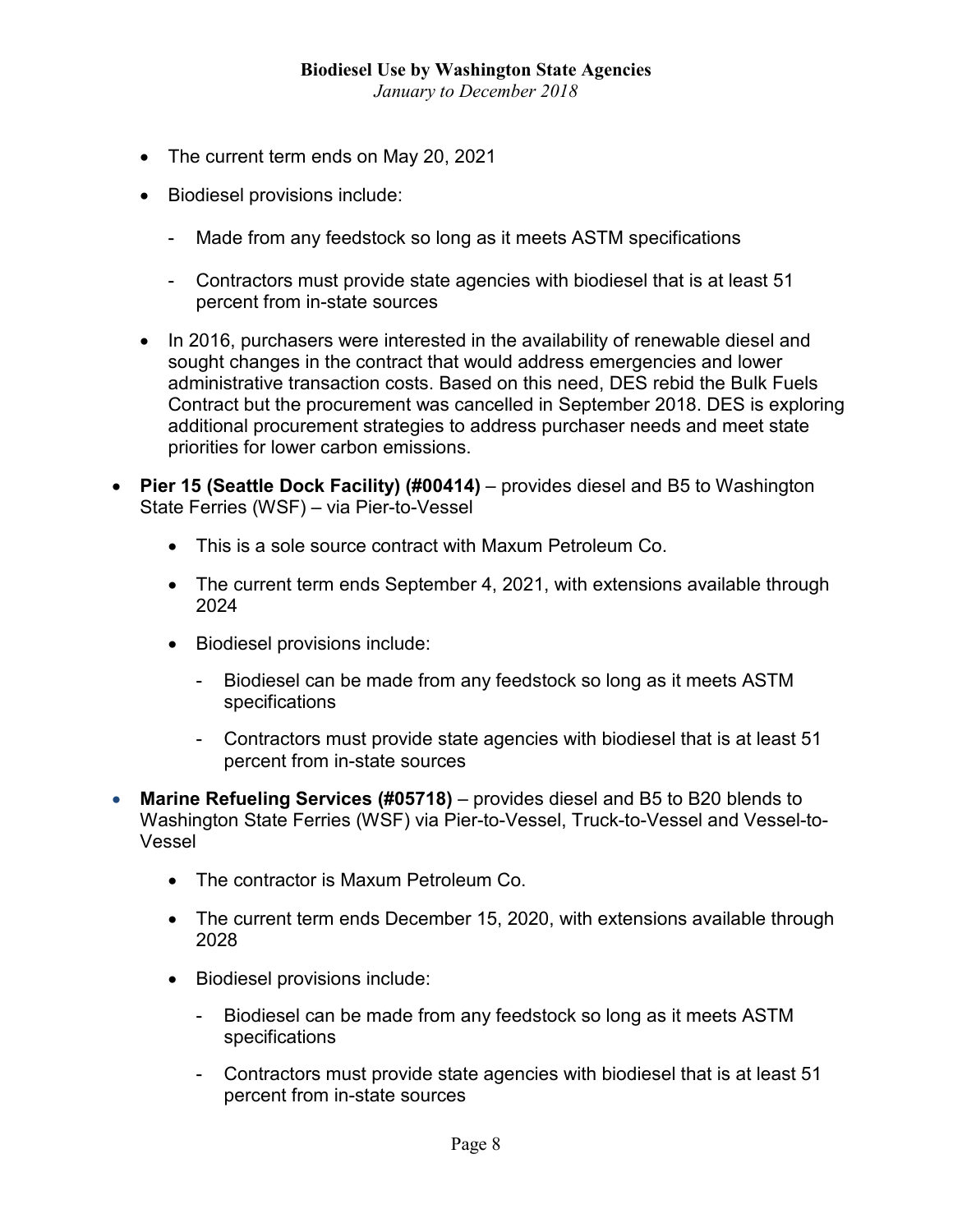- **Over the Water Marine Refueling (Keller Ferry) (#07613)** provides diesel and a B5 biodiesel blend to Washington State Ferries (WSF) for the Keller Ferry run
	- The contractor is Connell Oil
	- The current term ends on January 13, 2022, with extensions available through 2024
	- Biodiesel provisions include:
		- Biodiesel can be made from any feedstock so long as it meets ASTM specifications
		- Contractors must provide state agencies with biodiesel that is at least 51 percent from in-state sources

# **OTHER ACTIVITIES RELATED TO BIODIESEL USE BY STATE AGENCIES**

The interagency Alternative Fuels and Vehicles Technical Advisory Group met six times in 2018, with much of the group's focus on transportation electrification. The group includes the 12 agencies and 4 universities that collectively represent more than 98 percent of state agency fuel use, as well as the 65 local governments now covered by similar annual reporting requirements. The group's objective is to facilitate implementation of state policy, including the alternative fuel and vehicle procurement rules adopted in May 2013 [\(WAC 194-28\)](https://apps.leg.wa.gov/wac/default.aspx?cite=194-28) and October 2016 [\(WAC 194-29\)](http://app.leg.wa.gov/wac/default.aspx?cite=194-29) for state and local governments, respectively.

## *RECOMMENDATIONS/ACTION ITEMS*

- Address gaps in delivery of biodiesel blends throughout the state by ensuring fuel contractors fulfill the terms of their contracts.
- Revise and/or rebid contracts as needed to provide competitively priced biodiesel and other alternative fuel products.
- Review and/or rebid WSF fuel contracts to ensure availability of B10.
- Determine whether WSDOT's previous operational concerns regarding increased replacement of filters is still a concern, or simply regarded as a new best management practice, and if injector failure is actually due to biodiesel use.

## **CONTRIBUTORS**

Contributors to this report include:

- Washington State Department of Enterprise Services, Corinna Cooper (360) 407- 9420
- Washington State Department of Agriculture, Timothy Elliott (360) 902-1984